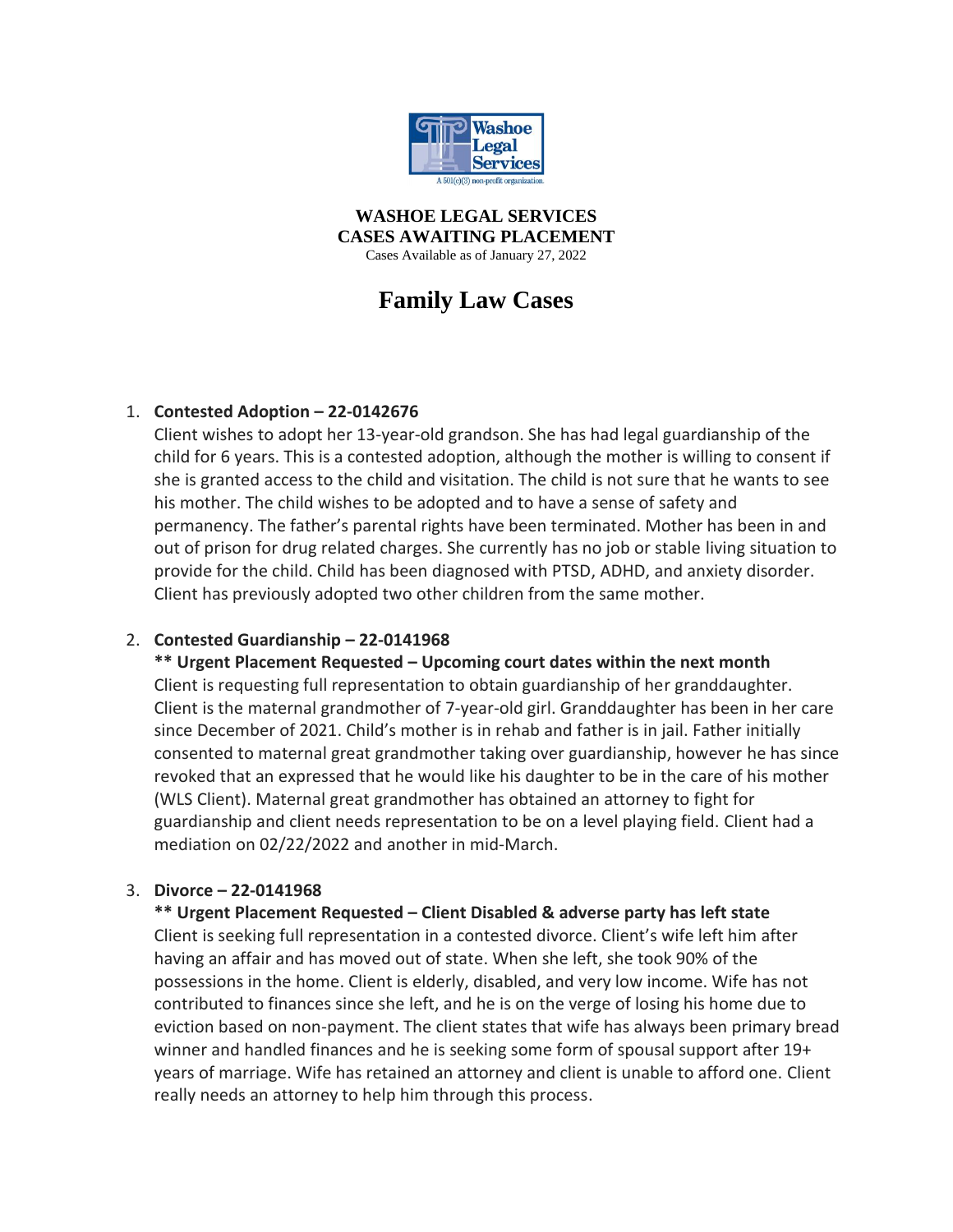## 4. **Divorce/ Child Custody – 22-0141433 \*\* Urgent Placement Requested – Child taken out of state Mediation 04/07/2022 / Settlement Hearing 05/23/2022**

Client is legally separated from his wife. Wife has taken their child out of the state of Nevada to California with no consent from the client. Client is seeking full representation to fight for primary physical custody of their 2-year-old son, and to compel his wife to return their son to Nevada. There is currently an open case. He attended the first hearing representing himself. Client's wife has an attorney in both California and Nevada. He is at a severe disadvantage without representation. Client filed for original legal separation, wife has a counter claim for divorce and was granted a temporary custody order wherein the client is only permitted to see his son every 3<sup>rd</sup> Saturday of the month for one week. Client asserts that his wife has falsely accused him of abuse and is using this to keep his son from him. There have been no police reports or criminal charges filed against the client. Client has planned for long-term and reliable childcare should he be granted custody. Client also has no desire to keep his son from the mother and would like to reach a fair and reasonable arrangement for both parents.

#### 5. **Family Law - Adoption – 21-0136208**

Client is seeking an attorney to help with adopting three of her grandchildren. Client has already previously adopted one grandchild from the same mother, child is special needs. Three children in question have been in client's care since 2012 when they were removed from their biological parents due to domestic violence, gun violence, and drug use. Father was recently released from prison and has moved out of state. Client has been unable to have him served due to sheriffs being unable to locate him. He has not responded to her petition. Mother has been served and is opposing the petition. Client has previously fostered 2 other grandchildren who have since reunified with their biological father (not the same father of the three she is seeking to adopt at present). Client is seeking full representation in this matter. Client believes that mother is not able to care for the children as she has unstable housing, repeat drug use, and previously terminating her parental right for other children of hers.

#### 6. **Child Custody/ Visitation – 22-0141289**

Client is seeking full representation to settle child custody and visitation matter. Client is seeking primary physical and legal custody at this time, allowing for visitation with father. Client is seeking no overnight visits unless the child will be directly in her father's care. Client feels that the father of her 4-year-old daughter is not able to provide a stable living situation due to his profession and schedule. The child is frequently left overnight with babysitters or ends up sleeping on the couches of father's friends. Father has recently started withholding communication from the client when their daughter is with him. There is already established child support at this time. However, client may be looking to re-examine that in the future if she is able to prove income. Client claims father is a DJ whose income is made under the table and therefore not admissible. Client has done a lot